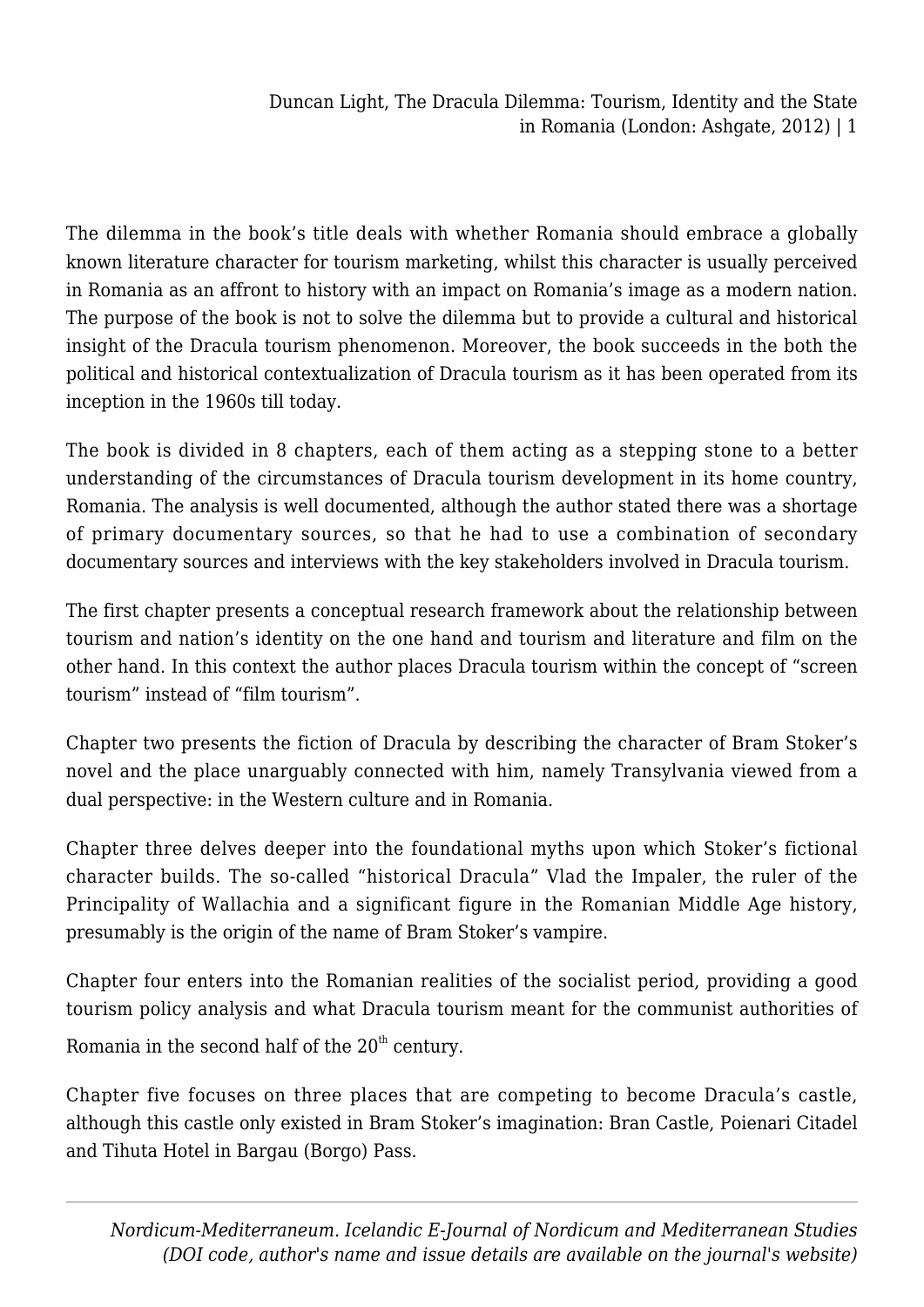The following chapter deals with the Dracula tourism in the new political context of Romania, called "post-socialist", the period from the 1990's close to the current days. A different political context occurred with a shift from state to private sector involvement in Dracula tourism.

A special analysis for this period is separately presented in chapter seven. It deals with what was meant to be "Dracula Park", considered by the author to be "one significant attempt by the Romanian state to exploit the commercial possibilities of Dracula" (p. 136). The rise and fall of this state project is critically examined in the chapter.

The book ends with the author's conclusions on what the future might include concerning Romania's "unwanted" Dracula problem. Romania could continue to ignore it or take advantage of Dracula tourism for its own benefit, finding a strategy that would meet the demand for such form of tourism but make a clear distinction between the fictional character and the historical character.

Overall, the book provides a thorough assessment of Dracula tourism in Romania and covers mainly the period from the mid 1960's up to the present days. Actually, one can notice that the period is associated with the great development of tourism not only in Romania but also worldwide. Therefore, the study of Dracula in Romania before mid-1960 is rather scarce. There are only a few facts presented along with some assumptions of the author. I would argue that the author could have delivered more information about Romania's tourism policy and development during the interwar period also, although one can hardly find any evidence of Dracula tourism in that period. Not to forget that Dracula was also famous back then in the Western world, although to a lesser extent, and this might have played some role in the "scene setting", so to speak, of later years.

Another practical critique refers to chapter five, "Fiction, History and Myth at Dracula's castles" which is placed between the analysis of Dracula tourism in the socialist period and the analysis in the post-socialist period. This can somehow make a break in the analysis of Dracula tourism in Romania. Instead, I view this chapter to be better placed after chapter six as it is a particular issue in the analysis. Moreover, identifying Dracula places in chapter five would have required an approach not limited to the socialist period. This is justified by